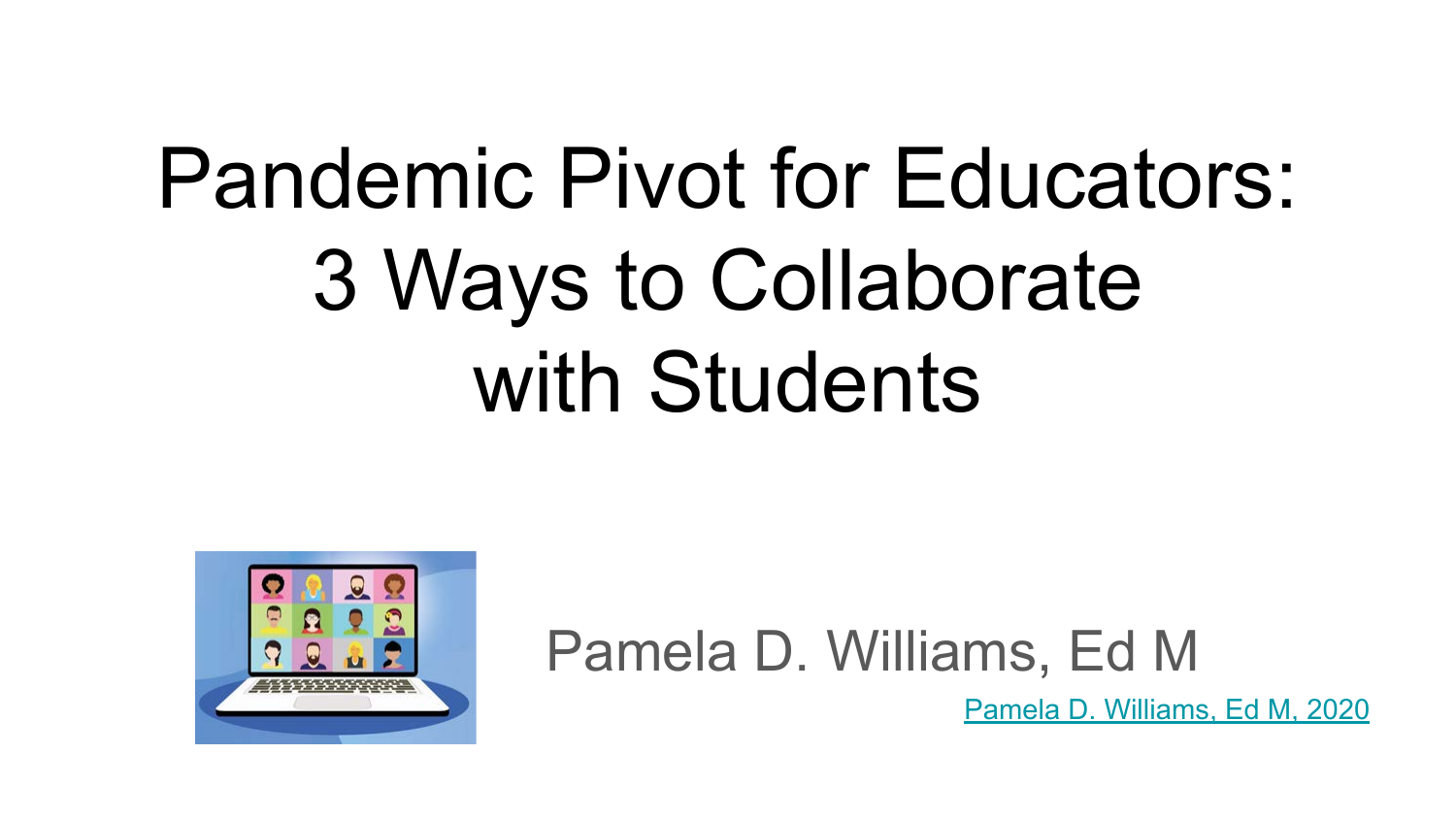#### Importance of Collaboration

The four components of classroom community as theorized by Rovai and Lucking (2000) are spirit, trust, interaction, and learning.

Rovai (2001) defines interaction as "the feeling that closeness and mutual benefit result from interacting with others" (pp.34-35).

Rovai, A.P., & Lucking, R.A. (2000). Measuring sense of classroom community. Manuscript submitted for publication Rovai, A. P. (2001). Building classroom community at a distance: A case study. Educational Technology Research and Development, 49(4), 33-48. doi:10.1007/BF02504946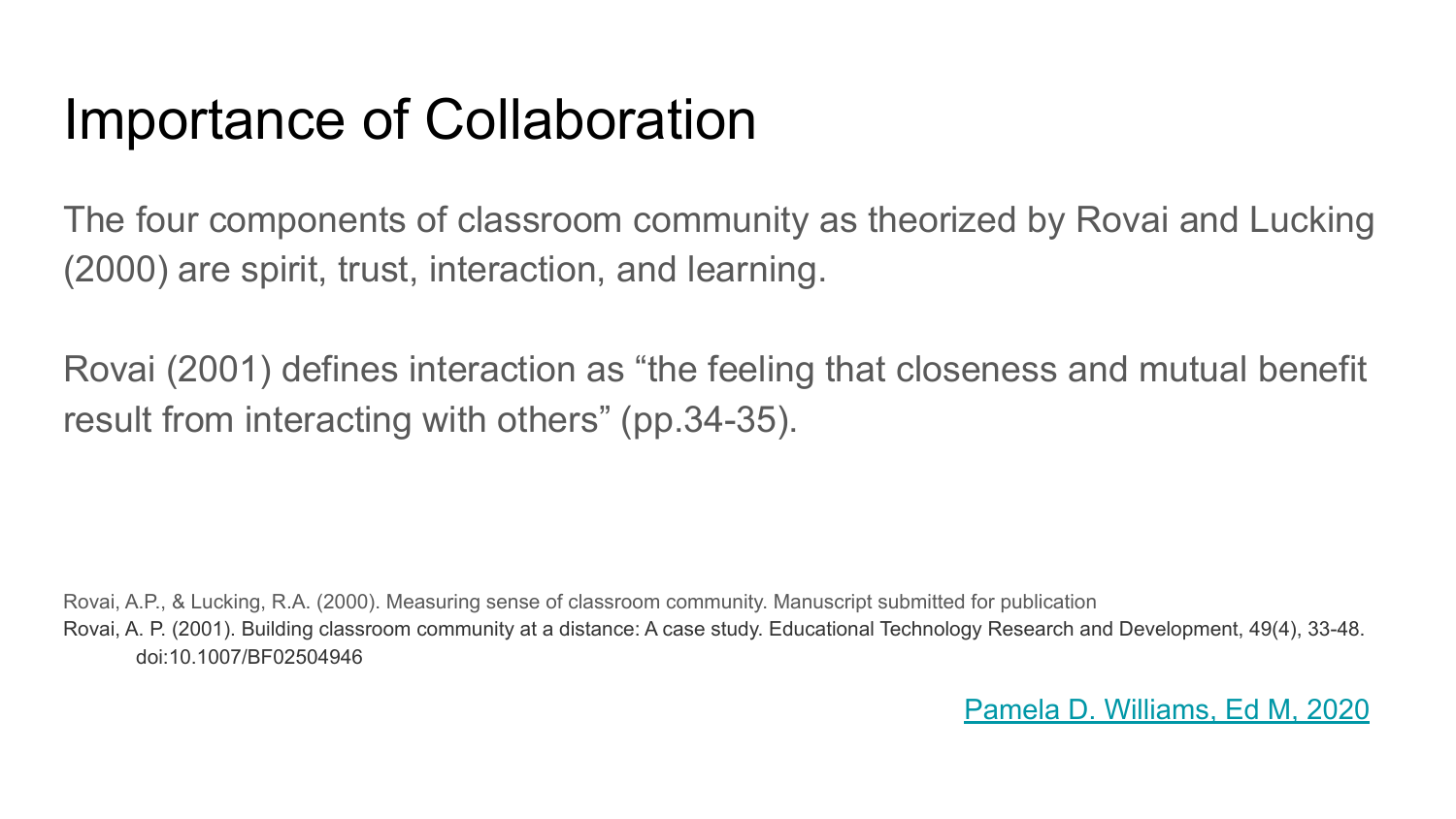## 3 Ways to Collaborate with Students

- 1. Nearpod (free and paid versions) learning system
- 2. Blackboard Collaborate (requires a paid license) communication system
- 3. Google Meet (free and paid versions) communication system

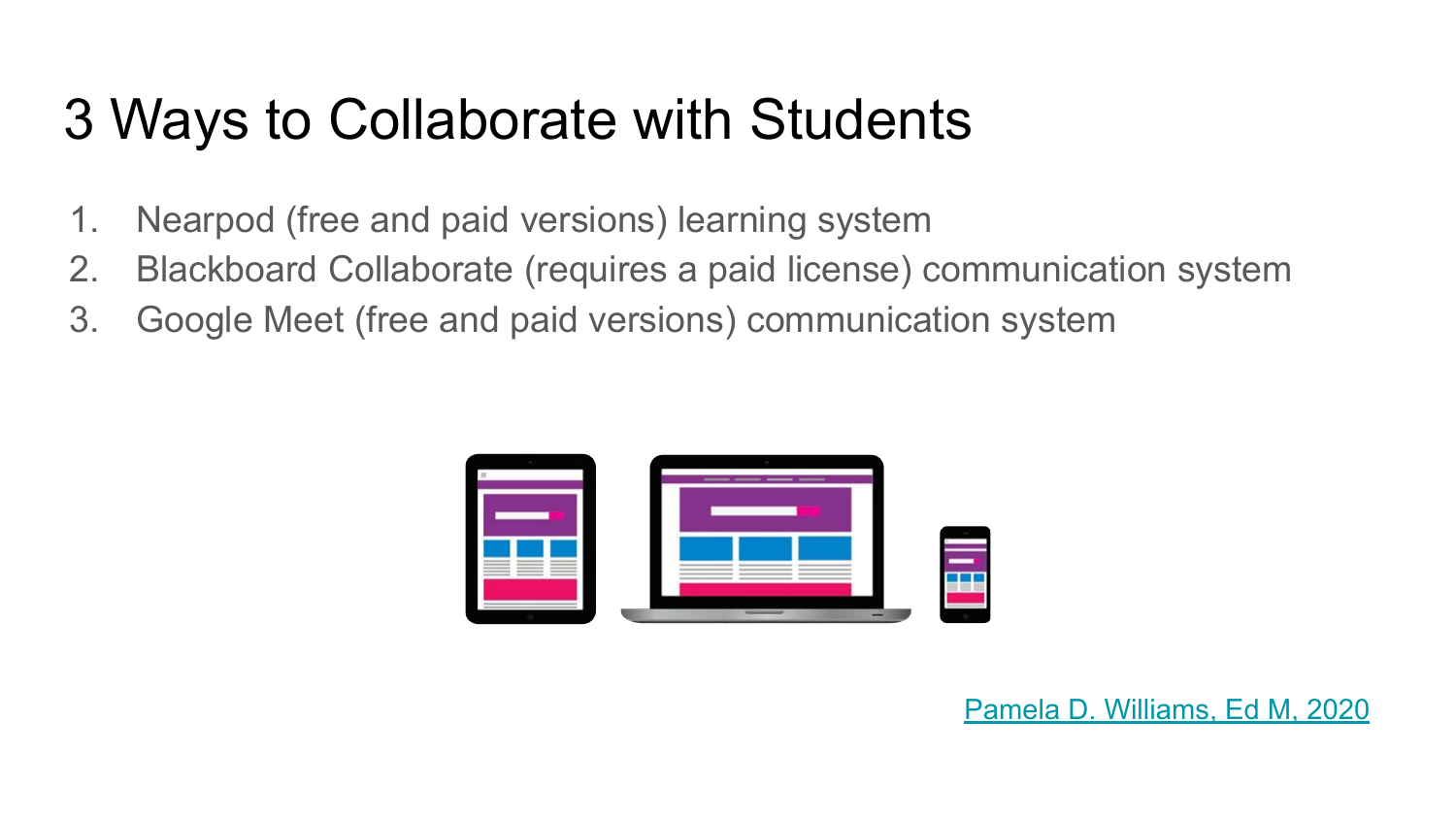#### Nearpod

Interactive Lessons with Video Integrations

Pre-Made Lessons or Create Your Own Create within Google Slides (via [Add-ons](https://gsuite.google.com/marketplace/app/nearpod/501359647293)) or via Nearpod.com Mobile-friendly (apps available for [Android](https://play.google.com/store/apps/details?id=com.panareadigital.Nearpod&hl=en_US&gl=US) and [iOS\)](https://apps.apple.com/us/app/nearpod/id523540409) New features include a Zoom integration (Beta Testing)

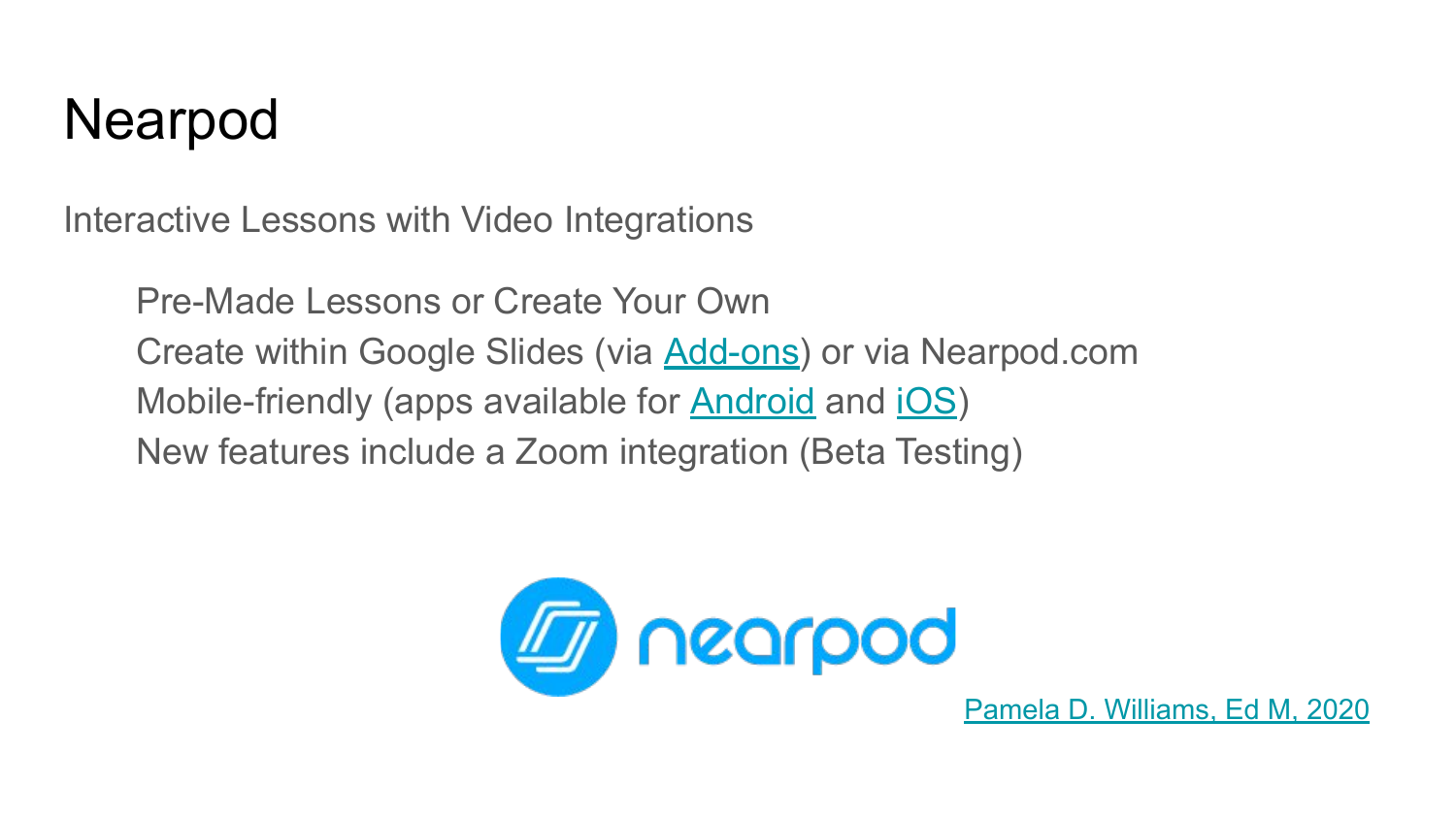# Create at Nearpod.com

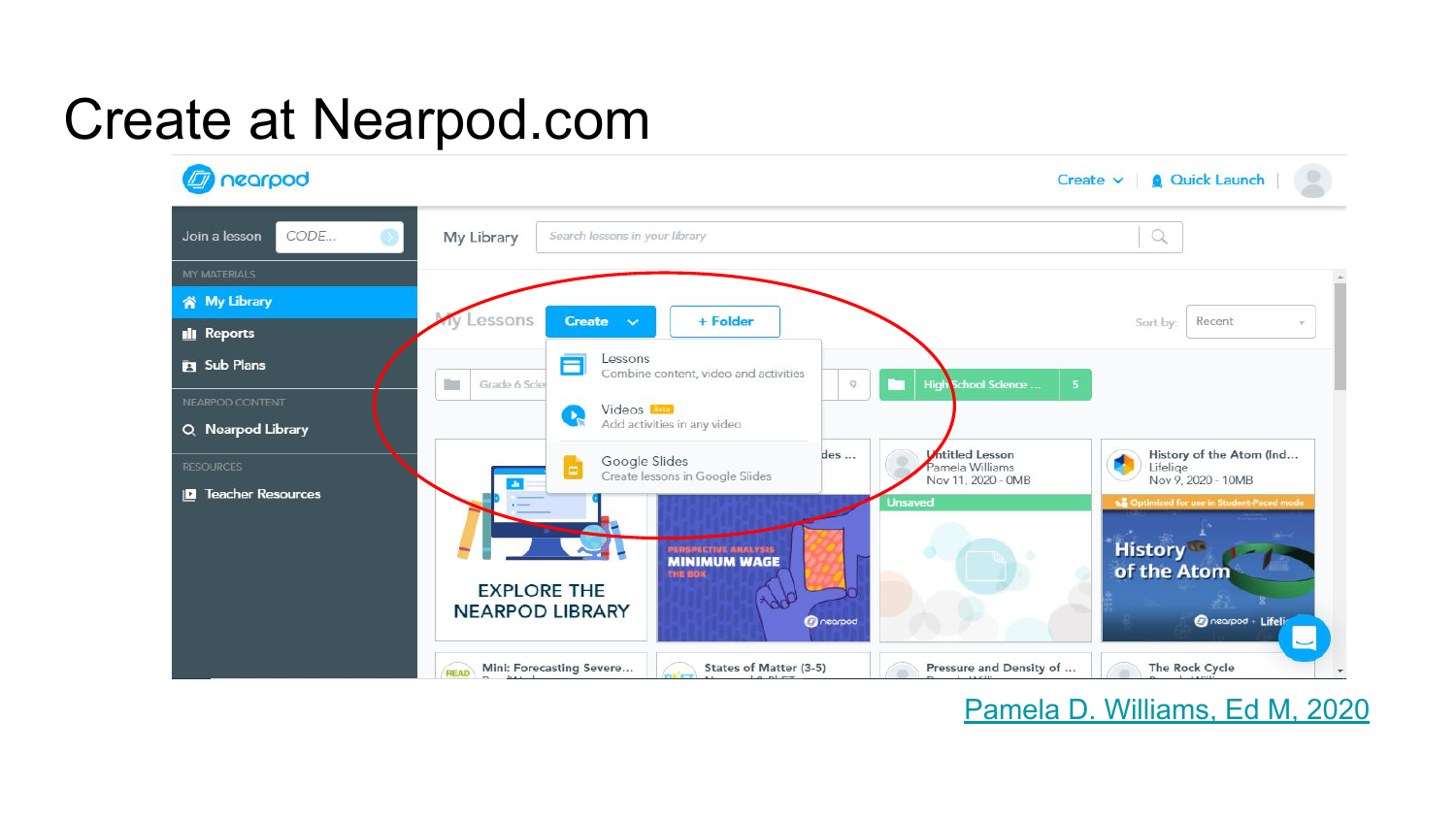## Content: Present Information in Creative Ways

| <b>Content</b>       | <b>Activities</b>       |                    |            |             |
|----------------------|-------------------------|--------------------|------------|-------------|
| Beta                 | AЬ<br>P.                | ٠                  | 30         | <b>PHET</b> |
| Video                | ٠<br>Slide              | <b>Web Content</b> | Nearpod 3D | Simulation  |
| nearpod DOVR         | <b>BBC</b><br>Worldwide | S<br>旨             |            | I))         |
| <b>VR Field Trip</b> | <b>BBC Video</b>        | Sway               | Slideshow  | Audio       |
| <b>PDF Viewer</b>    |                         |                    |            |             |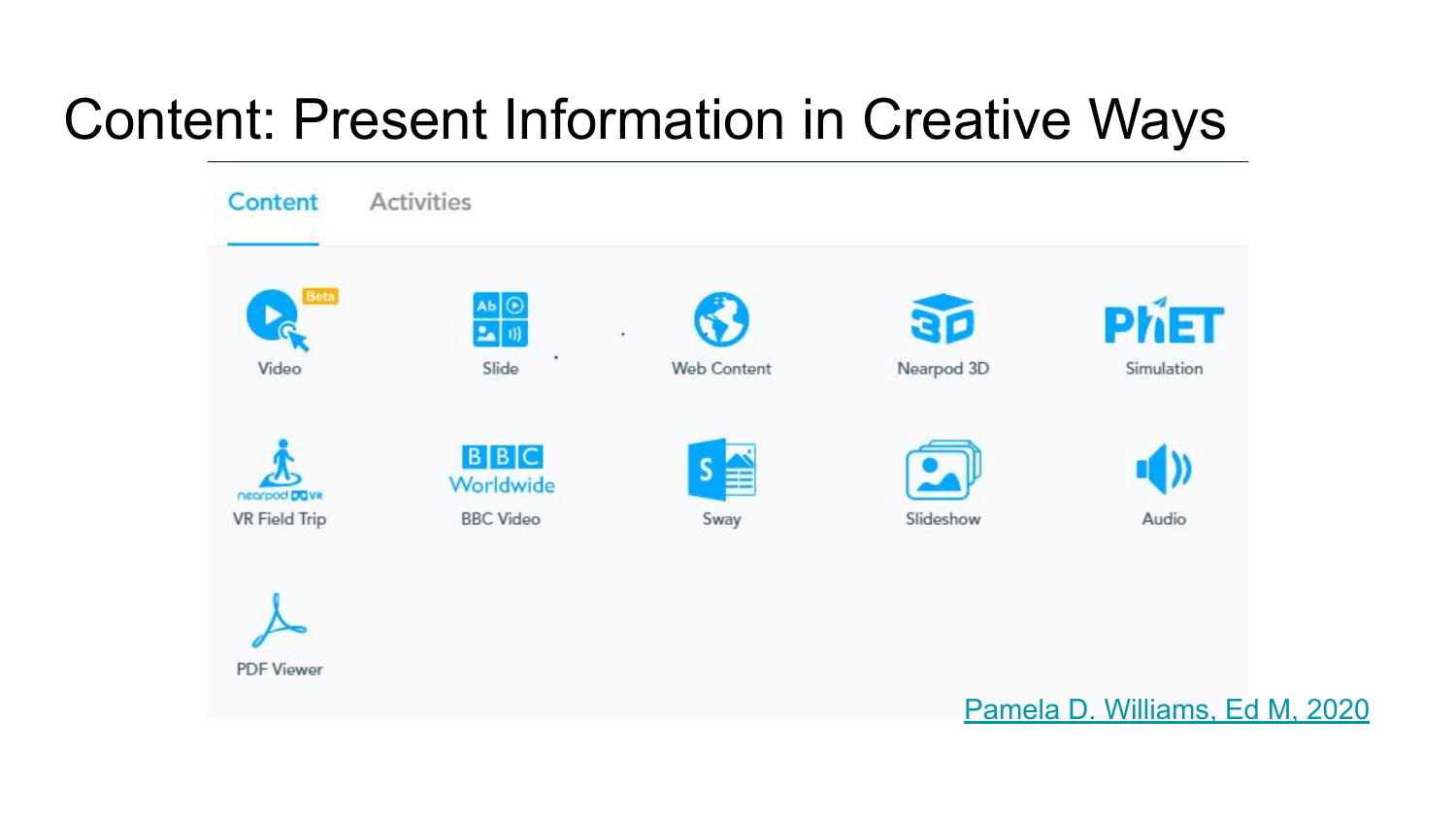#### Collaborate and Interact with Activities

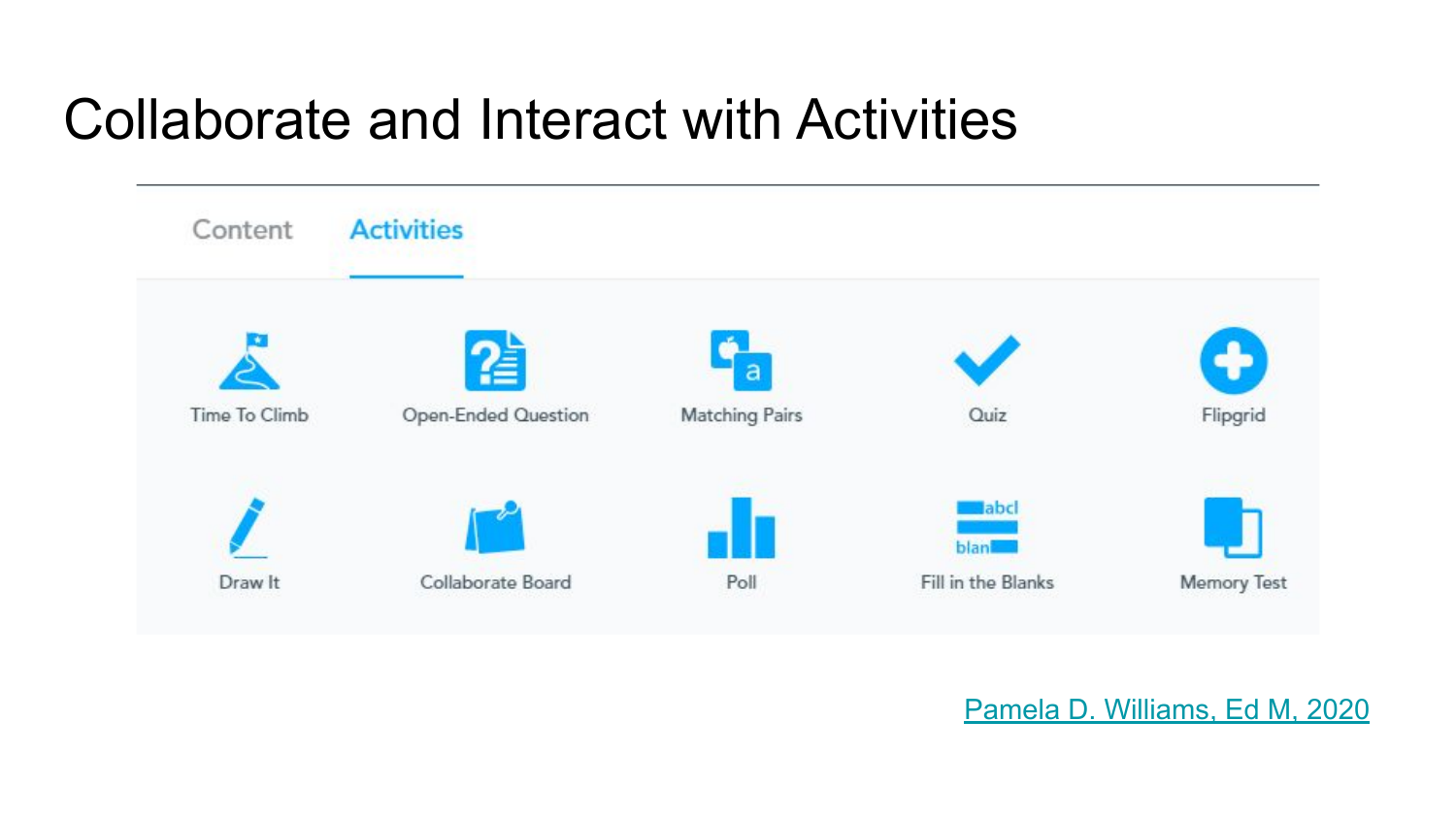### Nearpod Candid

#### *C* nearpod

#### Engage your students with Collaborate Board

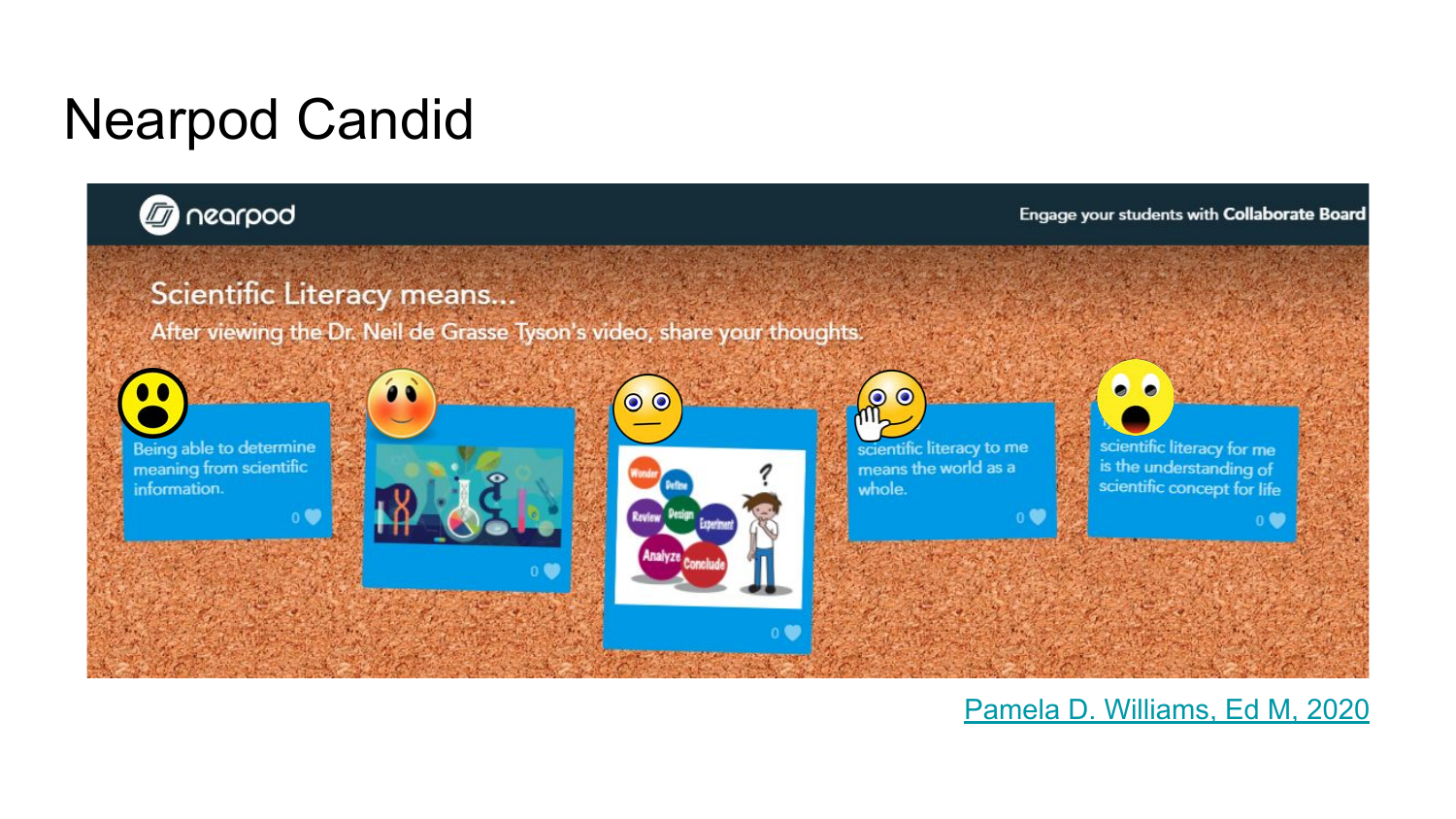#### Blackboard Collaborate

Video and Audio Sessions

**Screensharing** Breakout Rooms and Main Room (separate audio and visual) Whiteboard with limited capabilities Mobile-friendly (apps available for [Android](https://play.google.com/store/apps/details?id=com.blackboard.android.bbstudent&hl=en_US&gl=US) and [iOS\)](https://apps.apple.com/us/app/blackboard-collaborate-mobile/id546742528)

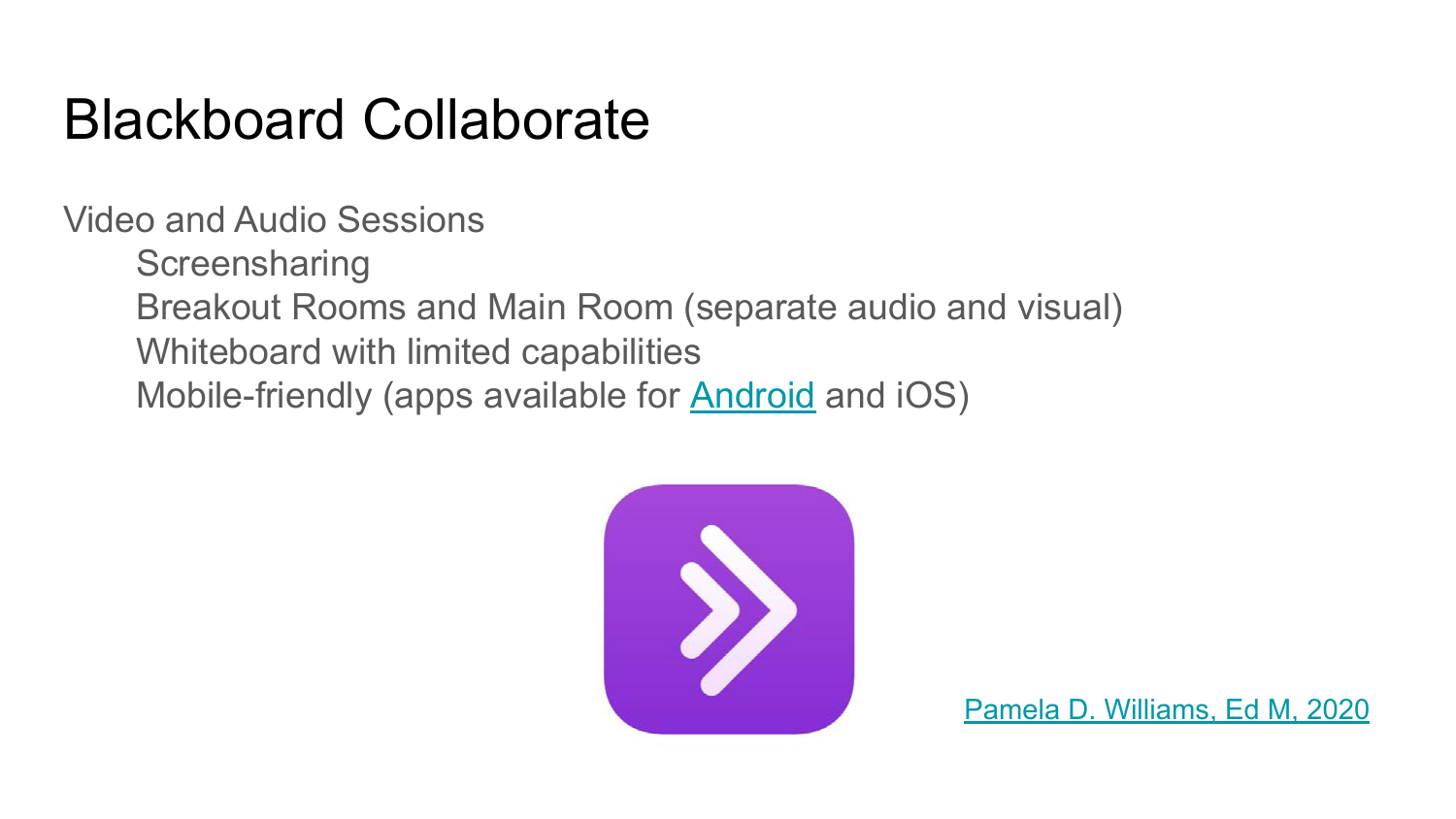#### BlackBoard Collaborate: Candid

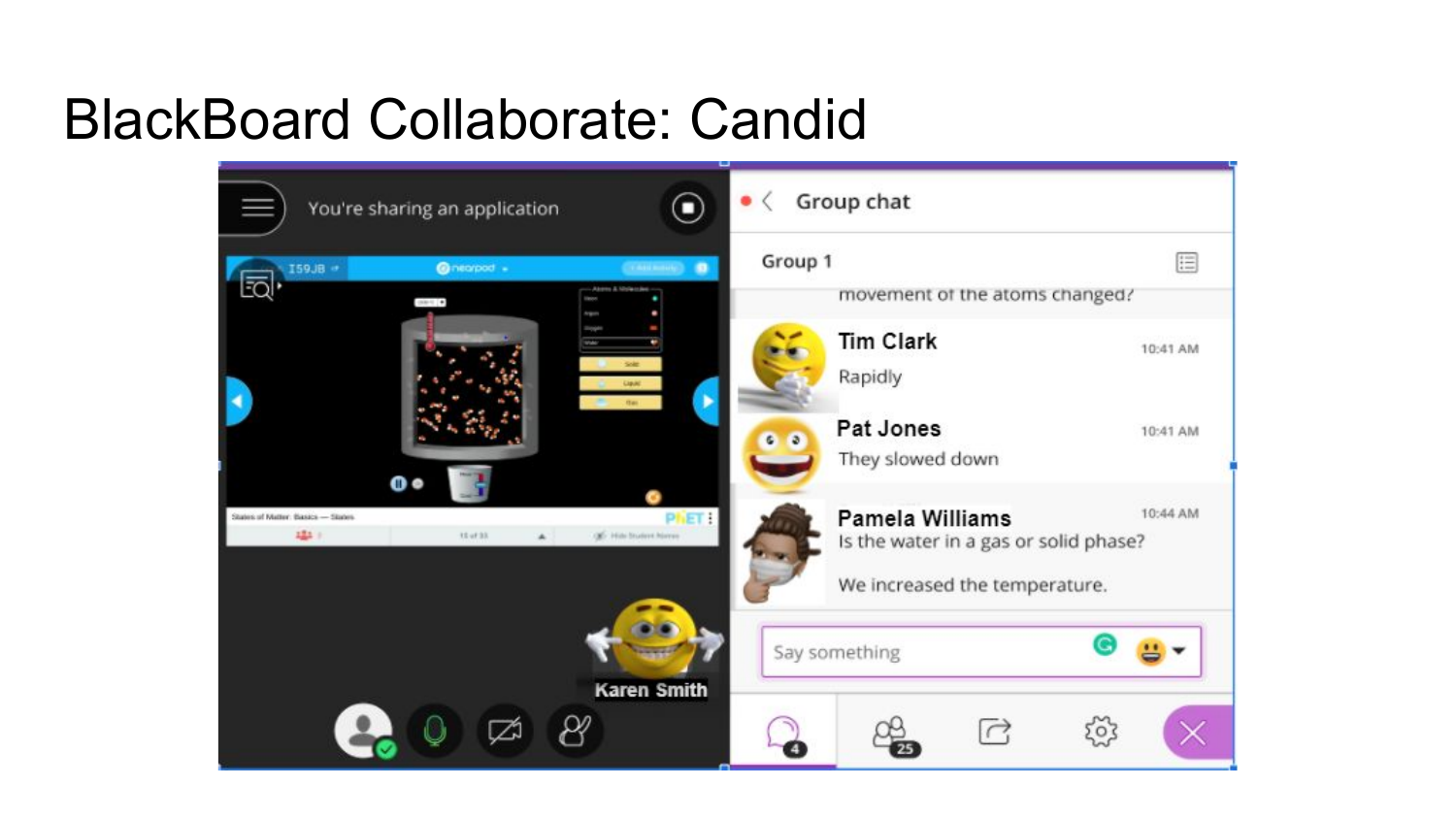# Google Meet

Video and Audio Sessions

**Screensharing** New features and integrations Mobile-friendly (apps available for [Android](https://play.google.com/store/apps/details?id=com.google.android.apps.meetings&hl=en_US&gl=US) and [iOS\)](https://apps.apple.com/us/app/google-meet/id1013231476)

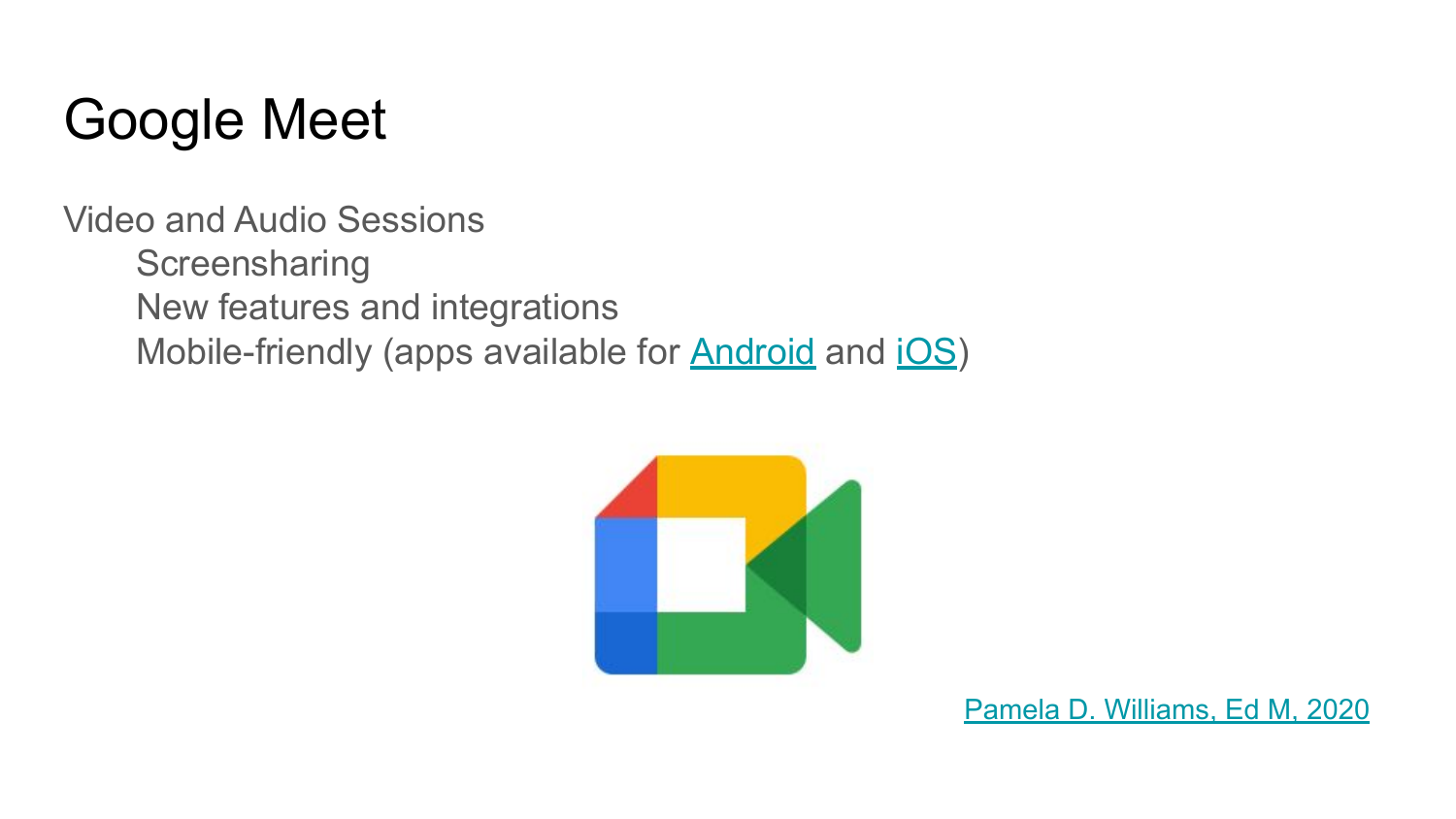# Google Meet Candid